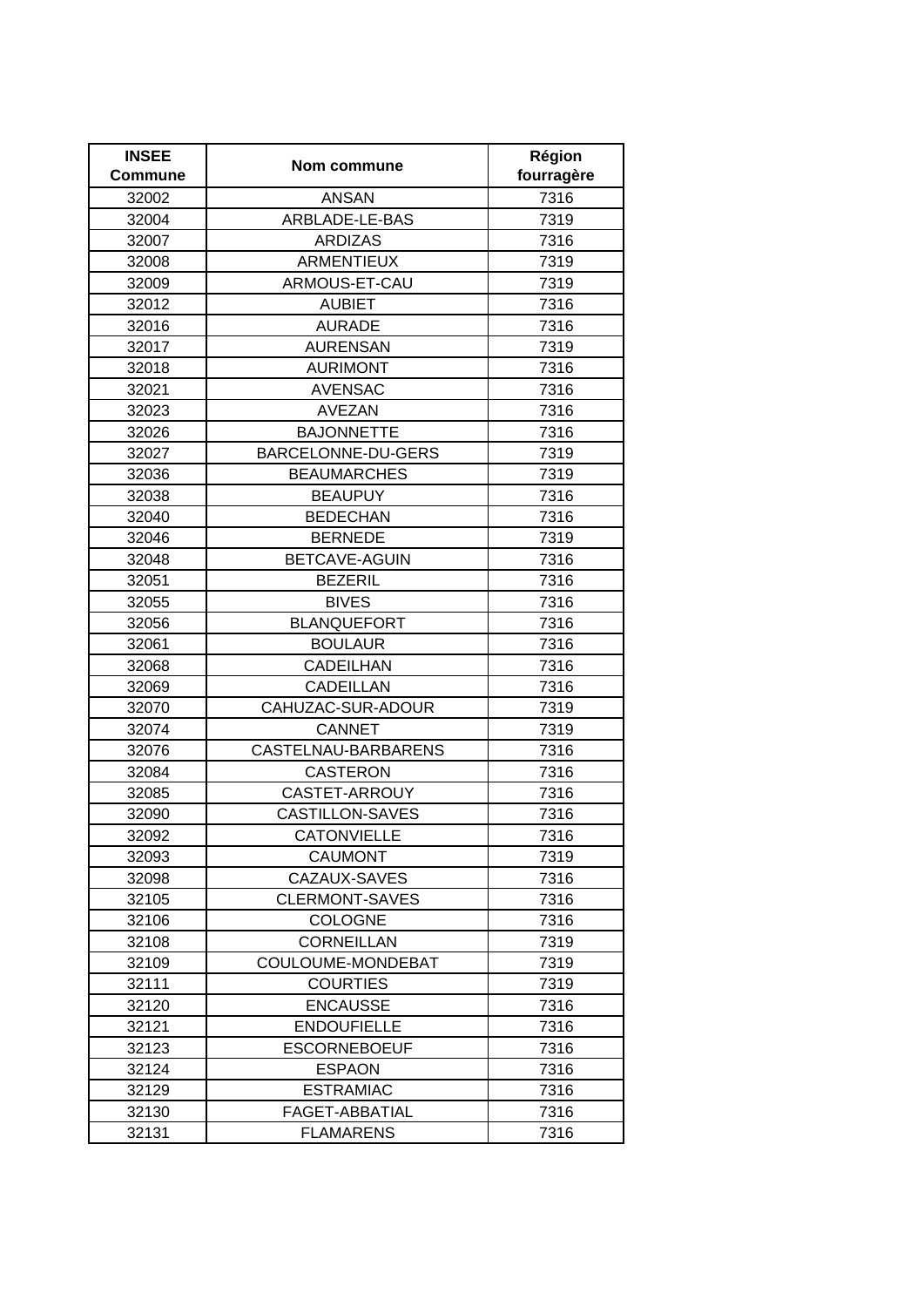| 32134 | <b>FREGOUVILLE</b>   | 7316 |
|-------|----------------------|------|
| 32136 | <b>GALIAX</b>        | 7319 |
| 32138 | <b>GARRAVET</b>      | 7316 |
| 32139 | <b>GAUDONVILLE</b>   | 7316 |
| 32140 | <b>GAUJAC</b>        | 7316 |
| 32141 | <b>GAUJAN</b>        | 7316 |
| 32145 | <b>GEE-RIVIERE</b>   | 7319 |
| 32146 | <b>GIMBREDE</b>      | 7316 |
| 32147 | <b>GIMONT</b>        | 7316 |
| 32148 | <b>GISCARO</b>       | 7316 |
| 32151 | <b>GOUX</b>          | 7319 |
| 32153 | <b>HAULIES</b>       | 7316 |
| 32154 | <b>HOMPS</b>         | 7316 |
| 32157 | <b>ISLE-ARNE</b>     | 7316 |
| 32158 | <b>ISLE-BOUZON</b>   | 7316 |
| 32160 | <b>ISLE-JOURDAIN</b> | 7316 |
| 32161 | <b>IZOTGES</b>       | 7319 |
| 32163 | <b>JU-BELLOC</b>     | 7319 |
| 32164 | <b>JUILLAC</b>       | 7319 |
| 32165 | <b>JUILLES</b>       | 7316 |
| 32170 | <b>LABARTHETE</b>    | 7319 |
| 32171 | LABASTIDE-SAVES      | 7316 |
| 32173 | <b>LABRIHE</b>       | 7316 |
| 32174 | LADEVEZE-RIVIERE     | 7319 |
| 32175 | LADEVEZE-VILLE       | 7319 |
| 32182 | <b>LAHAS</b>         | 7316 |
| 32186 | <b>LAMAGUERE</b>     | 7316 |
| 32192 | <b>LANNUX</b>        | 7319 |
| 32198 | <b>LARTIGUE</b>      | 7316 |
| 32199 | <b>LASSERADE</b>     | 7319 |
| 32205 | LAVERAET             | 7319 |
| 32206 | <b>LAYMONT</b>       | 7316 |
| 32209 | LELIN-LAPUJOLLE      | 7319 |
| 32210 | <b>LIAS</b>          | 7316 |
| 32213 | <b>LOMBEZ</b>        | 7316 |
| 32217 | <b>LOUSLITGES</b>    | 7319 |
| 32221 | <b>LUSSAN</b>        | 7316 |
| 32223 | <b>MAGNAS</b>        | 7316 |
| 32229 | <b>MANSEMPUY</b>     | 7316 |
| 32232 | MARAVAT              | 7316 |
| 32233 | <b>MARCIAC</b>       | 7319 |
| 32234 | <b>MARESTAING</b>    | 7316 |
| 32237 | <b>MARSAN</b>        | 7316 |
| 32240 | <b>MASCARAS</b>      | 7319 |
| 32244 | <b>MAULICHERES</b>   | 7319 |
| 32245 | MAUMUSSON-LAGUIAN    | 7319 |
| 32247 | <b>MAURENS</b>       | 7316 |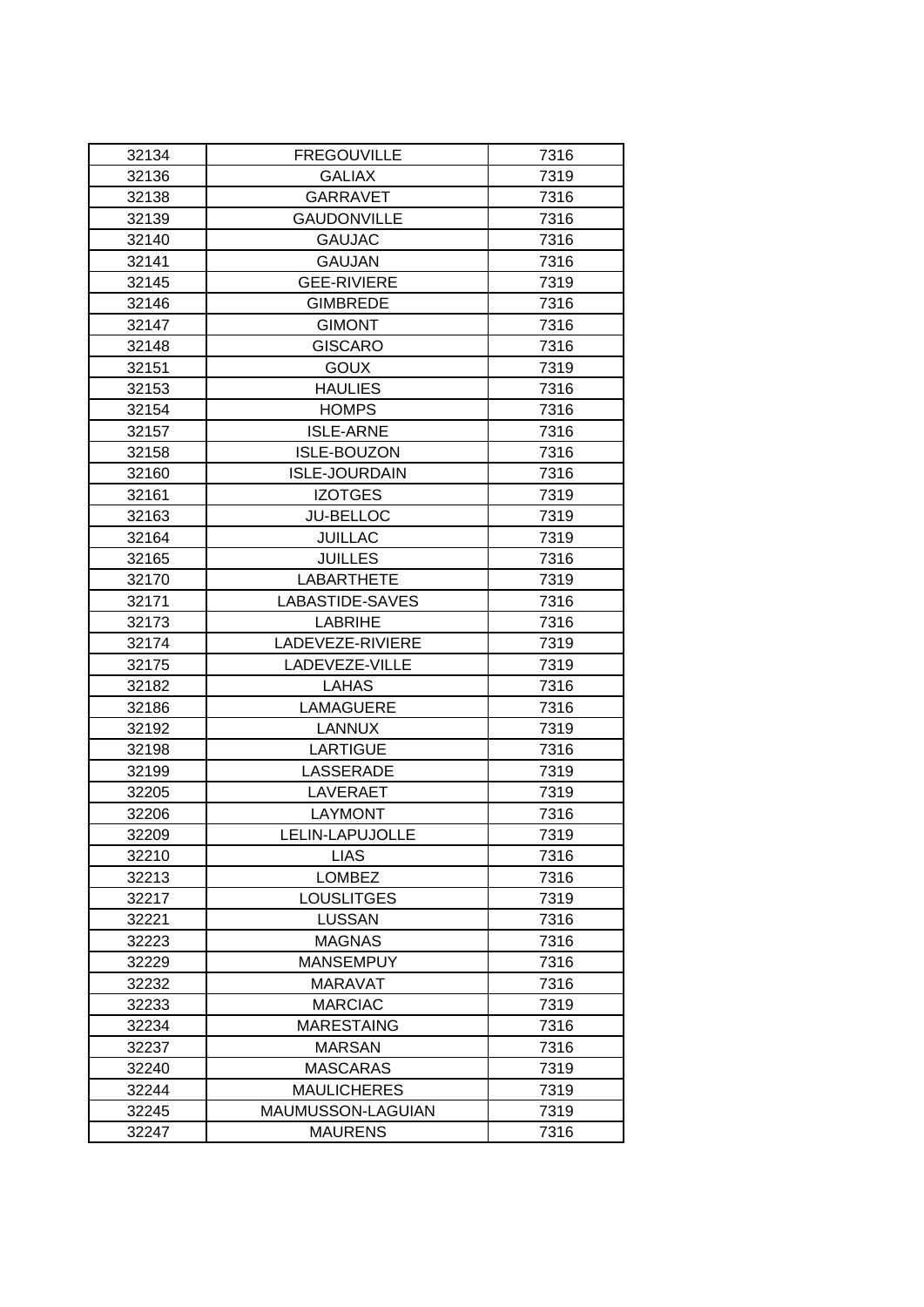| 32248 | <b>MAUROUX</b>         | 7316 |
|-------|------------------------|------|
| 32249 | <b>MAUVEZIN</b>        | 7316 |
| 32250 | <b>MEILHAN</b>         | 7316 |
| 32253 | <b>MIRADOUX</b>        | 7316 |
| 32261 | <b>MONBLANC</b>        | 7316 |
| 32262 | <b>MONBRUN</b>         | 7316 |
| 32267 | MONFERRAN-PLAVES       | 7316 |
| 32268 | MONFERRAN-SAVES        | 7316 |
| 32269 | <b>MONFORT</b>         | 7316 |
| 32270 | <b>MONGAUSY</b>        | 7316 |
| 32273 | <b>MONLEZUN</b>        | 7319 |
| 32276 | <b>MONTADET</b>        | 7316 |
| 32277 | <b>MONTAMAT</b>        | 7316 |
| 32284 | MONTEGUT-SAVES         | 7316 |
| 32288 | <b>MONTIRON</b>        | 7316 |
| 32289 | <b>MONTPEZAT</b>       | 7316 |
| 32295 | <b>NIZAS</b>           | 7316 |
| 32297 | <b>NOILHAN</b>         | 7316 |
| 32308 | <b>PEBEES</b>          | 7316 |
| 32309 | <b>PELLEFIGUE</b>      | 7316 |
| 32313 | <b>PESSOULENS</b>      | 7316 |
| 32314 | <b>PEYRECAVE</b>       | 7316 |
| 32319 | <b>PLAISANCE</b>       | 7319 |
| 32320 | <b>PLIEUX</b>          | 7316 |
| 32321 | <b>POLASTRON</b>       | 7316 |
| 32322 | <b>POMPIAC</b>         | 7316 |
| 32325 | POUYDRAGUIN            | 7319 |
| 32330 | PRECHAC-SUR-ADOUR      | 7319 |
| 32333 | <b>PROJAN</b>          | 7319 |
| 32334 | <b>PUJAUDRAN</b>       | 7316 |
| 32336 | <b>PUYLAUSIC</b>       | 7316 |
| 32339 | <b>RAZENGUES</b>       | 7316 |
| 32342 | <b>RICOURT</b>         | 7319 |
| 32344 | <b>RISCLE</b>          | 7319 |
| 32349 | ROQUELAURE-SAINT-AUBIN | 7316 |
| 32353 | SABAILLAN              | 7316 |
| 32356 | SAINT-ANDRE            | 7316 |
| 32357 | SAINTE-ANNE            | 7316 |
| 32358 | SAINT-ANTOINE          | 7316 |
| 32359 | SAINT-ANTONIN          | 7316 |
| 32362 | SAINT-AUNIX-LENGROS    | 7319 |
| 32366 | SAINT-BRES             | 7316 |
| 32370 | SAINT-CLAR             | 7316 |
| 32371 | SAINT-CREAC            | 7316 |
| 32372 | SAINT-CRICQ            | 7316 |
| 32374 | SAINT-ELIX             | 7316 |
| 32376 | SAINTE-GEMME           | 7316 |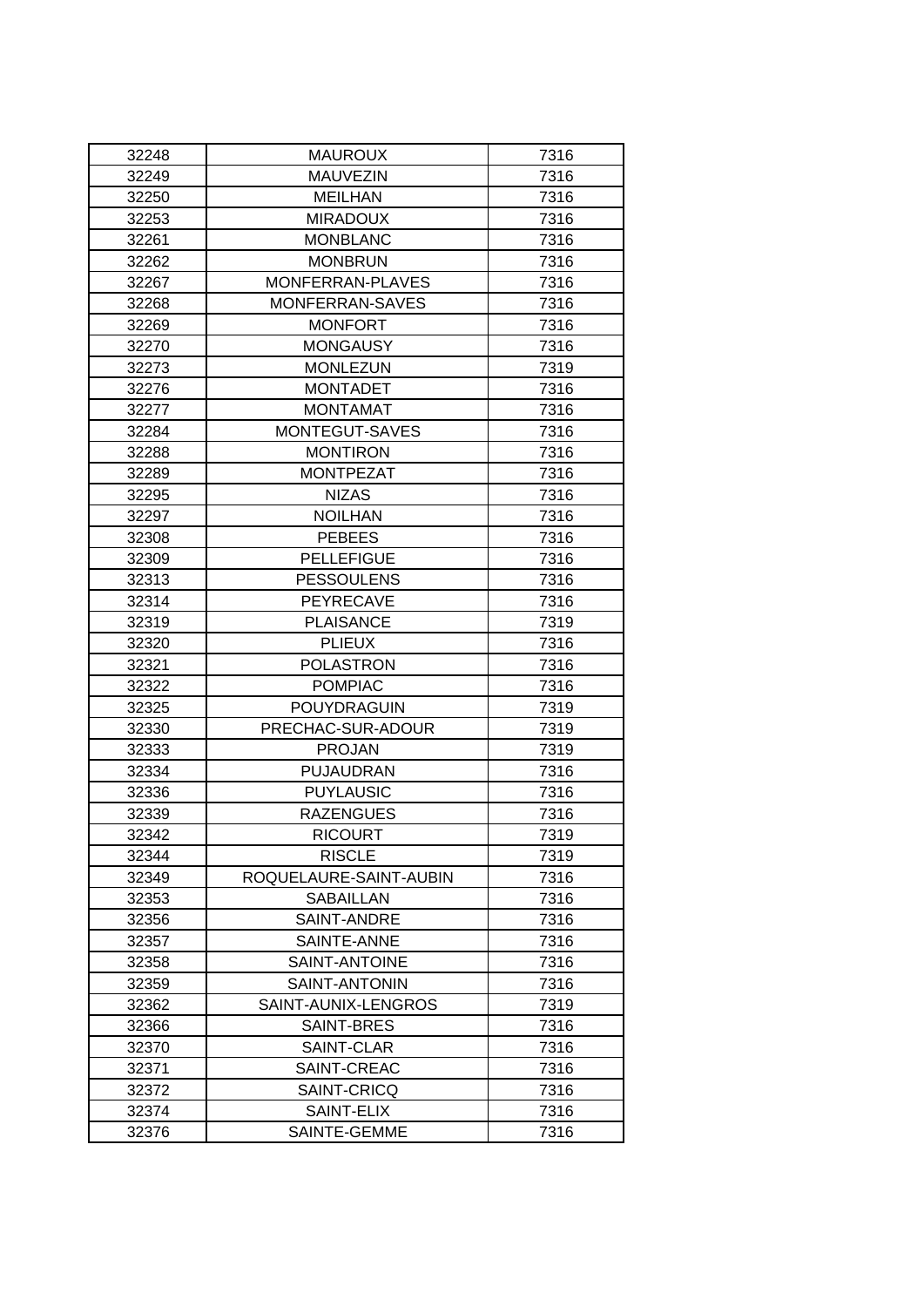| 32377          | SAINT-GEORGES                    | 7316         |
|----------------|----------------------------------|--------------|
| 32378          | SAINT-GERME                      | 7319         |
| 32379          | SAINT-GERMIER                    | 7316         |
| 32383          | SAINT-JUSTIN                     | 7319         |
| 32385          | SAINT-LEONARD                    | 7316         |
| 32386          | SAINT-LIZIER-DU-PLANTE           | 7316         |
| 32387          | SAINT-LOUBE                      | 7316         |
| 32388          | SAINTE-MARIE                     | 7316         |
| 32392          | SAINT-MARTIN-GIMOIS              | 7316         |
| 32395          | SAINTE-MERE                      | 7316         |
| 32398          | SAINT-MONT                       | 7319         |
| 32399          | SAINT-ORENS                      | 7316         |
| 32406          | SAINT-SAUVY                      | 7316         |
| 32407          | SAINT-SOULAN                     | 7316         |
| 32410          | <b>SAMATAN</b>                   | 7316         |
| 32412          | <b>SARAMON</b>                   | 7316         |
| 32414          | <b>SARRAGACHIES</b>              | 7319         |
| 32416          | SARRANT                          | 7316         |
| 32418          | <b>SAUVETERRE</b>                | 7316         |
| 32420          | SAUVIMONT                        | 7316         |
| 32421          | SAVIGNAC-MONA                    | 7316         |
| 32422          | SCIEURAC-ET-FLOURES              | 7319         |
| 32424          | <b>SEGOS</b>                     | 7319         |
| 32425          | <b>SEGOUFIELLE</b>               | 7316         |
| 32428          | SEMEZIES-CACHAN                  | 7316         |
| 32429          | <b>SEMPESSERRE</b>               | 7316         |
| 32431          | SEREMPUY                         | 7316         |
| 32432          | <b>SEYSSES-SAVES</b>             | 7316         |
| 32433          | <b>SIMORRE</b>                   | 7316         |
| 32435          | <b>SIRAC</b>                     | 7316         |
| 32436          | <b>SOLOMIAC</b>                  | 7316         |
| 32438          | <b>TACHOIRES</b>                 | 7316         |
| 32439          | <b>TARSAC</b>                    | 7319         |
| 32440          | <b>TASQUE</b>                    | 7319         |
| 32443          | TERMES-D'ARMAGNAC                | 7319         |
| 32444          | <b>THOUX</b>                     | 7316         |
| 32445          | TIESTE-URAGNOUX                  | 7319         |
| 32447          | TIRENT-PONTEJAC                  | 7316         |
| 32448          | <b>TOUGET</b>                    | 7316         |
| 32450          | <b>TOURDUN</b><br><b>TOURNAN</b> | 7319         |
| 32451<br>32452 | <b>TOURNECOUPE</b>               | 7316         |
| 32454          | <b>TRAVERSERES</b>               | 7316<br>7316 |
| 32460          | <b>VERGOIGNAN</b>                | 7319         |
| 32461          | <b>VERLUS</b>                    | 7319         |
| 32463          | <b>VIELLA</b>                    | 7319         |
| 32465          | <b>VILLEFRANCHE</b>              | 7316         |
|                |                                  |              |